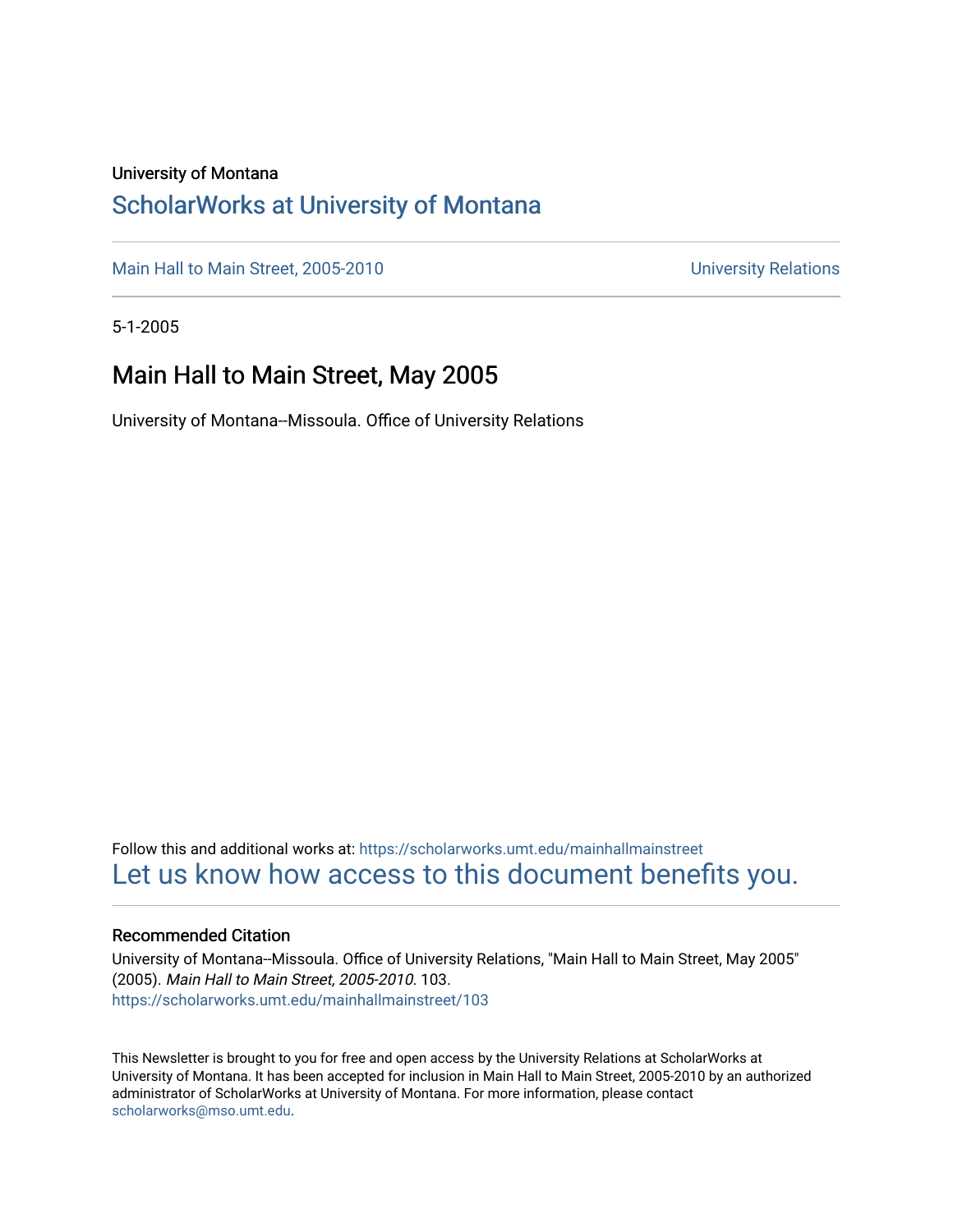

## **Meeting to address proposed retirement community**

## Regents will discuss master plan for UM's South Campus May 10

The state Board of Regents will hold<br>a special meeting Tuesday, May 10,<br>The University of Montana campus to The state Board of Regents will hold a special meeting Tuesday, May 10, hear public comment on the proposed South Campus Community project.

The meeting begins at 2 p.m. in the University Center Ballroom. President George Dennison will give a brief overview of the University's master plan for the 150-acre South Campus. The master plan includes building an adjunct campus — complete with a smaller version of the Oval and academic buildings — as campus grows. As part of that plan, the University is considering a residential community for retired faculty, staff, alumni and friends.

The Regents called the meeting in Missoula because they were concerned the issue of the South Campus Community might be lost in the full agenda for the board's regular meeting May 19-20 in Billings. Members also believe the proposed community is an important enough issue for future growth of the campus and Missoula communities to justify a special meeting to focus on the topic. Regents Chair John Mercer said the board will decide at the meeting whether plans for the project are to proceed.

The developers — led by UM alumnus Walt Brett, who helped add some 4,000 extra seats to Washington-Grizzly Stadium two years ago — will present four proposed neighborhoods or phases of the residential component of the master plan. The proposal includes integrating a new golf learning center with biking, walking and hiking trails into the neighborhoods of some 500 living units built as cottage homes, condominiums and duplexes for active seniors.

Dennison said the proposed development

makes good sense for UM, adding that the public should be assured the University will not shortchange academic needs in order to build this community.

The proposed community would provide a steady revenue stream to supplement UM's financial needs, turning



This image shows the first phase of the proposed South Campus Community project. It involves a new apartment building with 85 living units, one condominium building with 65 units, attached homes (villas) with 30 units and 12 cottages for single families. (Image by Denver's Kephart design firm)

the South Campus land into an asset that can generate money to help students.

The University expects to earn about \$1 million a year from the proposed residential community,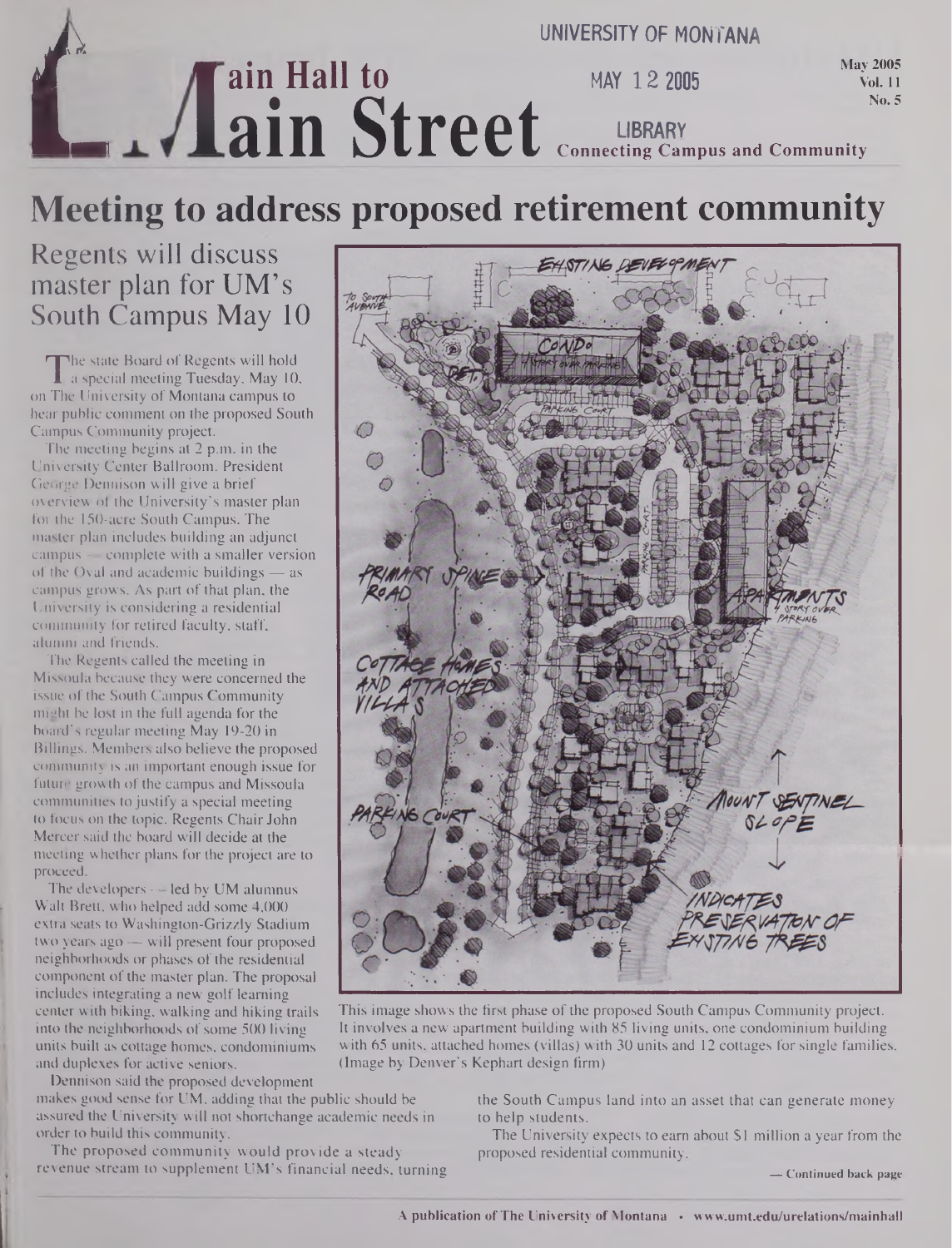# **UM students win prestigious RFK Journalism Award**

U <sup>M</sup> Journalism students have earned a prestigious national<br>Fourteen student reporters and photographers participating in M journalism students have earned a prestigious national award — one often called the "poor people's Pulitzer." UM's Native News Honors Project won a Robert F. Kennedy Journalism Award, which honors outstanding reporting on the

poor and disadvantaged. Past winners include Diane Sawyer of ABC, the Chicago Tribune, the Washington Post, National Public Radio and CBS's "60 Minutes."

UM won in the college print category for "Sovereignty," an in-depth look into Montana's seven Indian reservations that highlights the struggle of tribal communities to regain control over the welfare and future of their people. Judge Barbara Hines wrote, "An impressive entry ... the writing was evocative and perfectly humanized the issues. Incredible photography adds to the package."

Carole Simpson of ABC News, who has chaired the judging panel, wrote of the RFK Journalism Award: "This award is one of the most prestigious in the journalism community. It says proudly and boldly that the least of us in society will not be forgotten."

Journalism Professor Carol Van Valkenburg said she received a phone lives and their homes to our students so that their stories could be told."

Van Valkenburg, photojournalism Professor Teresa Tamura and the winning students will receive the award during a May 24 banquet at George Washington University in Washington, D.C. They'll be joined by winners from the Los Angeles Times, the New York Times, and PBS' Frontline.

The students are Jessica Wambach, soverelenty

Professor Carol Van Valkenburg and the winning Native News Honors Project issue

call from Ethel Kennedy, who personally notified UM of the award.

"This is a wonderful tribute to the excellent work produced by our students," Van Valkenburg said. "I would put their work alongside the best work of many professionals. It is also significant because it honors those many, many people on Montana's reservations who for years have opened up their

**UM Events**

Dell Brown Room. Information, American Indian Student Services Program, (406) 243-6308 or 243-6352.

**Building dedication—May 13,** 3:30 p.m., Science Complex main entrance, Science Complex renamed in honor of Charles H. Clapp, UM's president from 1921 to 1935. Information, (406) 243- 4824.

**Commencement activities—May 14.** College of Arts and Sciences and College of Technology ceremony, 9:30 a.m., Adams Center. Professional schools

Adam Weinacker, Alisha Wyman, Fred Miller, Natalie Storey, Sadie Craig, Joe Friedrichs, Meghan Brown, Adam Bystrom, Mike Cohea, Lisa Hornstein, Chandler Melton, Noelle Teixeira, and Heather Telesca. Now in its 15th year, the Native News Honors Project

is a class that allows students to delve into pressing issues facing Indian Country. Each spring semester a group of young journalists gives up their spring break to visit Montana's reservations and produce stories and photos, which are then printed in a special publication inserted in Montana's largest newspapers.

The project is sponsored by the John S. and James L. Knight Foundation and UM's School of Journalism.

The RFK Journalism Awards were founded in 1968 by a group of journalists who covered Sen. Kennedy's presidential campaign. Dedicated to his youngest child, Rory,

the awards are judged by more than 50 journalists each year. The awards committee consists of six independent journalists who serve as advisers and maintain fairness in the judging.

Today, in its 35th year, the award program has exceeded the expectations of its founders. It is the largest program of its kind and one of the few in which the winners are judged solely by their peers.  $\approx$ 

> ceremony, 2 p.m., Adams Center. **Special Olympics—May 18-20,** Montana 2005 State Summer Games, Adams Center, various UM locations. Parade of Athletes Opening Ceremony, 7 p.m.. **May 18,** Dahlberg Arena. UM Olympic Village, East Auxiliary Gym, **May 18-19.** Information, (406) 243-5321.

**Shrine Circus—May 20-21,** Adams Center. Information, (406) 243-5321.

**Summer semester—May 23-June 24,** session one. Information, (406) 243-6014.

**Concert—May 23,** Phil Vassar with guest Joe Nichols, 7 p.m., Adams Center. Tickets \$32 at all GrizTix locations. Information, (406) 243-5321.

#### **Final exams—May 9-13. Art Exhibit—**through **June 26,**

"Contemporary Native American Art — Reflections After Lewis and Clark," Meloy and Paxson galleries, Montana Museum of Art and Culture, free and open to the public. Information, (406) 243-2019.

**Reunions—**starting **May 12,** classes of 1935, 1945 and 1955. Information, Alumni Association, (406) 243-4236.

President's Social and Spring Class Reunion—May 12, 2 p.m., Adams Center, Hail of Champions. Information, (406) 243-5321.

**American Indian Graduate Reception—May 13,** 3 p.m.. Turner Hall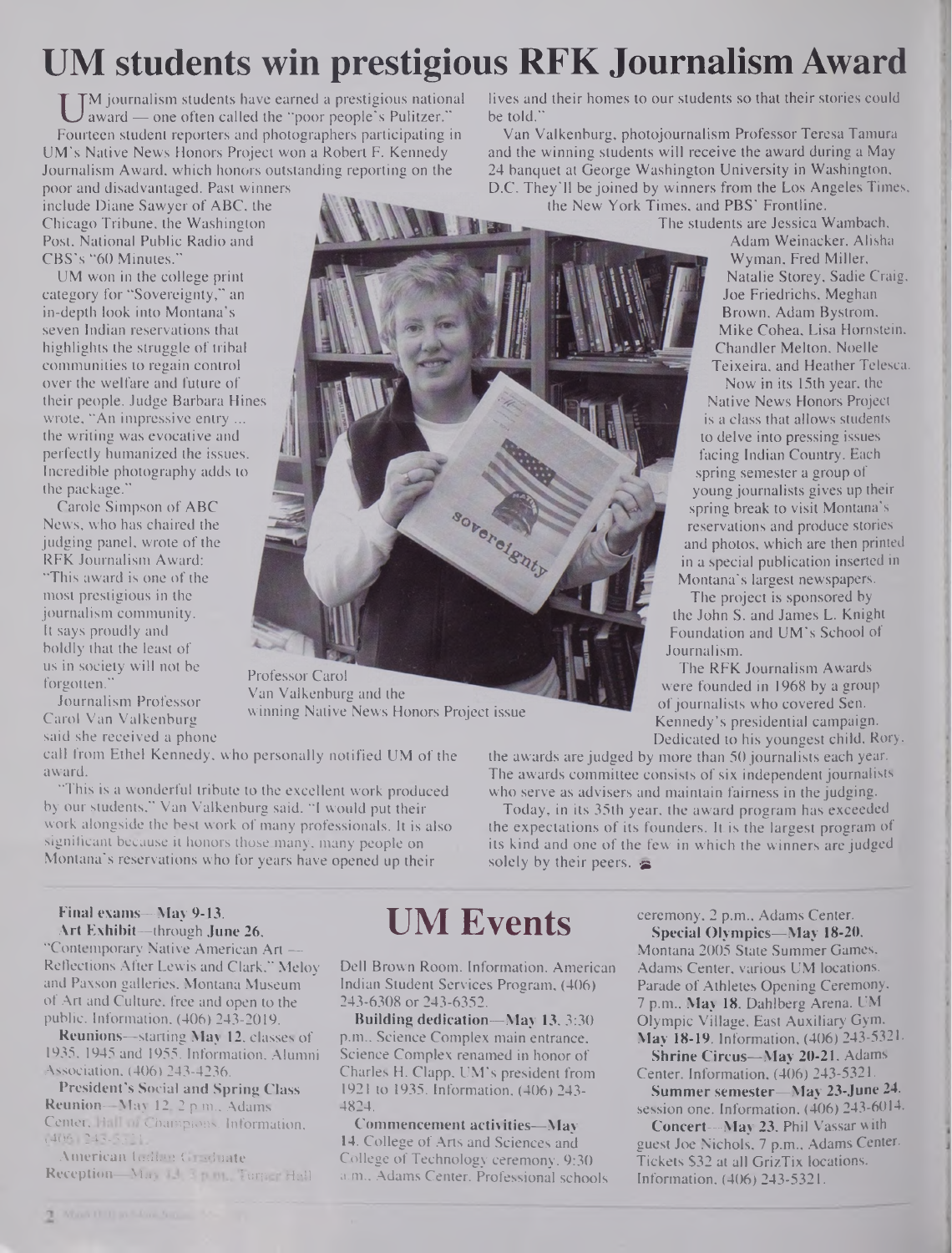**New Dean of Helena COT—**A Utah community college administrator has been named the new dean of the UM Helena College of Technology. Daniel J. Bingham, currently associate vice president of business services at Salt Lake Community College, will assume his new position July 5. He replaces UM Executive Vice President Bob Frazier, who has served as interim dean at the Helena campus since former Dean Steve Hoyle retired last November. Bingham brings more than 15 years of educational and practical experience in two-year

college leadership and teaching to his new position. He was hired after a national search. In his current position since 2003, Bingham previously served as Salt Lake Community College's executive dean during 2001-2003 and as assistant to the president and site administrator during 2000-2001.

Partners in Education—The School of Education honored several local programs and people with Partnership Awards April 8 at the 16th Annual Education Reception. This

year's reception also celebrated the school's 75th anniversary. The awards recognize those who have shown commitment and dedication to preparing future educators by providing mentorship opportunities in a variety of areas. The honorees are Lolo elementary and middle schools; Glenn Moffatt Jr., a health enhancement instructor at Paxson Elementary School; the New Directions Wellness Center in UM's Department of Physical Therapy; Kenneth Welt, director of UM's Counseling and Psychological Services; and Dave Shreeve, superintendent of Forsyth Public Schools.

New Dean Hired for Honors College—Maryland educator James McKusick has been hired as dean of the Davidson Honors College at UM. McKusick currently serves as director of the honors college at the University of Maryland, Baltimore County. He starts his UM position July 1. During his 20 years at UMBC, McKusick has taught English literature and served in a variety of administrative positions, including scheduling officer and English department chair. His varied administrative experience has been supplemented by significant scholarship and leadership to the wider UMBC community through service on a number of committees and councils.

Native Take on Historic Duo—Art depicting the viewpoints of Native American artists on the Corps of Discovery and the Lewis and Clark Bicentennial will be on display at UM's Montana Museum of Art and Culture through June 26. "Contemporary Native American Art — Reflections After Lewis and Clark" features 31 paintings, prints, photographs, sculptures and installations by 19 nationally and internationally recognized artists. It's in the Meloy and Paxson galleries of the Performing Arts and Radio/Television Center. Gallery hours are 11 a.m. to 3 p.m. Tuesdays through Thursdays and Saturdays and 3 to 7 p.m. Fridays.

Public Radio Exceeds Goal—Listeners from across the state and beyond answered Montana Public Radio's call for support during the station's annual on-air fund-raiser held April 2-10. MTPR supporters pledged \$440,000, exceeding this year's goal of \$433,000. In addition to the pledges, listeners donated more than 2,700 premiums. In the fundraiser's annual grand finale, "Pet Wars" — in which listeners call in pledges in the names of their pets — dogs won the competition with 1,441 pledges, just nine more than the cats.

UM Students Graduate in About Four Years—A new UM study shows that it takes students working for a bachelor's degree an average of 4.88 years to graduate. The study looked at students who had originally enrolled at UM and then graduated in 2004. The study did not include students who began school at other institutions. Nationally,

according to the National Center for Education Statistics, students graduating from fouryear institutions graduated after 4.8 years, which means UM is close to the national average. The national study also compared the results with students who graduated in 1993, who took an average of 5.3 years to graduate. UM's data shows more than 40 percent of 2004 graduates completed their degrees in four years and almost 73 percent finished in less than five years. Officials say the Four Bear program

at UM, which helps students create a four-year plan and offers priority registration for those enrolled, should be given credit for UM's success.

Halls of Power Internship—UM student Ashley Sparano recently was chosen as one of only eight student interns for the U.S. Senate Committee on Finance. Sparano, a junior from Missoula double majoring in business administration and communication studies, will serve her internship in Washington, D.C., from May 23 to Aug. 5. Sparano first heard of the internship opportunity through UM internship coordinator Cheryl Minnick. Sparano already has a marketing internship with Missoula's First National Bank, to which she will be welcomed back when she returns. She wanted to try for the Senate internship to bring her out of her comfort zone and open new opportunities, she said.

Going to the Pros—Four UM football players are bound for the NFL. Justin Green, a 250-pound fullback who rushed for 1,784 yards and 22 touchdowns in two seasons for the Griz, was picked by the Baltimore Ravens in the fifth round of the NFL draft. He was the 158th pick overall. Three other Griz players weren't among the 255 players selected in this year draft, but quarterback Craig Ochs, tight end Willie Walden and lineman Cory Procter all signed free-agent deals immediately after the draft. Ochs is bound for San Diego, Walden will go to the Kansas City Chiefs and Procter will motor to Detroit. This marks the second consecutive year a Griz has been drafted. Dylan McFarland was picked up in the sixth round by Buffalo a year ago.

UM Forges Ties With Ireland—A recent UM conference worked to forge new opportunities for academic and business collaboration between the Treasure State and the Emerald Isle. The Montana-Ireland Conference was held April 25-26. It offered a variety of roundtable discussions and keynote addresses on wide-ranging topics. Last year UM officials paid a visit to Ireland's University College, Cork, to form an exchange program with that institution. Cork was chosen because the majority of the Irish who came to Montana to mine copper came from Cork,  $\epsilon$